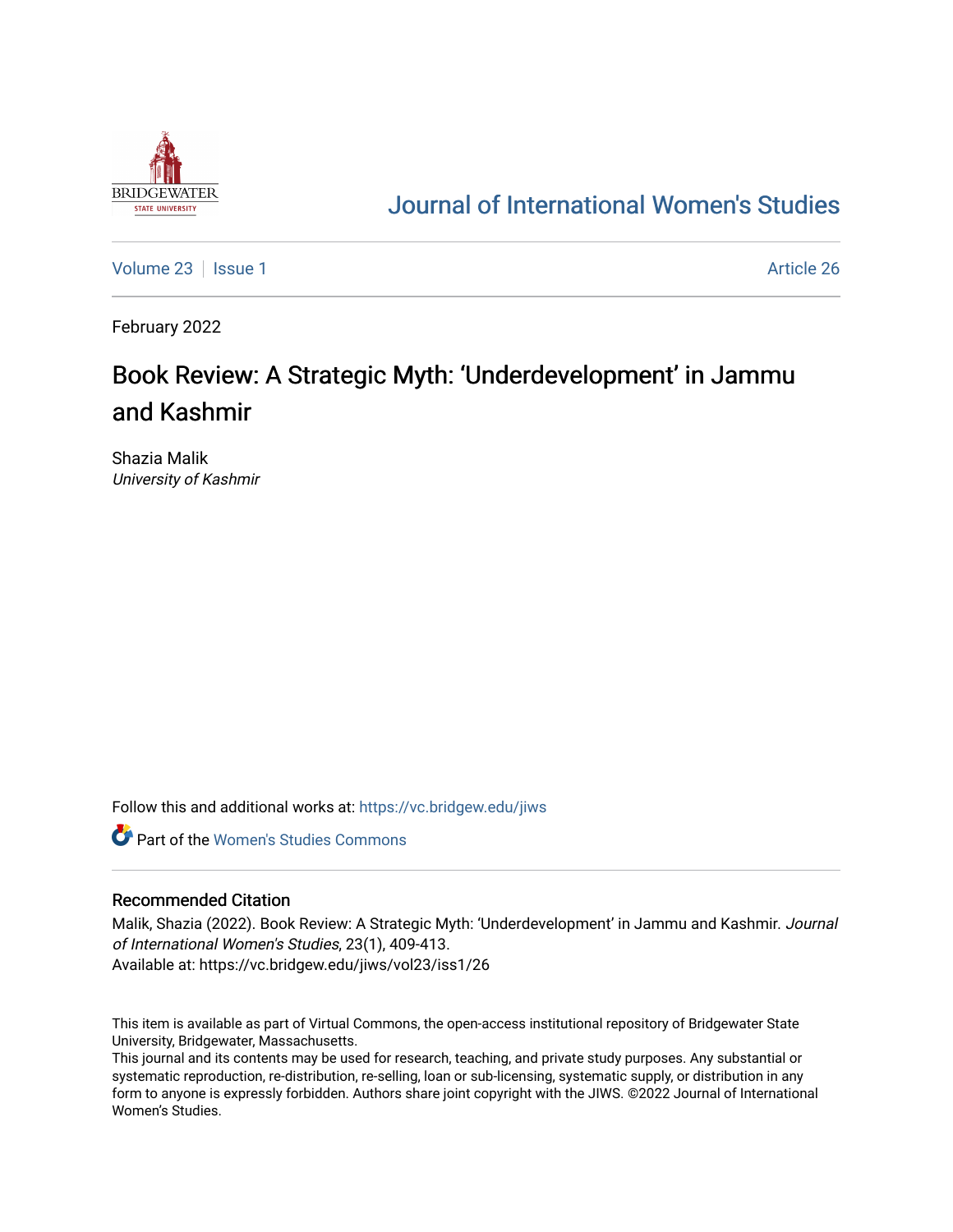### *Book Review: A Strategic Myth: 'Underdevelopment' in Jammu and Kashmir<sup>1</sup>*

## By Shazia Malik<sup>2</sup>

Sehar Iqbal's *A Strategic Myth: 'Underdevelopment' in Jammu and Kashmir* (2021) addresses the trajectory of development in Jammu and Kashmir (J&K) in postindependence India. In the book, Iqbal challenges and debunks the perception, assiduously cultivated by the state and the media, that Article 370 was a hurdle in the process of development in J&K, and an important reason for the lack of women development. She makes an important intervention in contextualizing economic development policies and provides an in-depth analysis of state-led drives for 'modernization' in J&K. Overall, *A Strategic Myth* is a diachronic study that critically examines the models of development envisaged in/for Kashmir since the state's accession to the Union of India till as late as 2019. The book has eight chapters, and all along the work retains a coherent and analytic framework.

The first chapter, 'Change as Key', focuses mainly on the 'New Kashmir Manifesto', and discusses the context of its origins, the process of its implementation, and its long term impact on the developmental policies in J&K in the post-1947 period. This phase in Kashmir's development is described by Iqbal as a journey that was both significant and meaningful; in her own words, this was a "unique developmental journey for the state" (22). She begins by tracing the systematic backwardness of J&K under the double tyrannical rule of Dogra rule protected by the British Crown. The book addresses this era of negligible industrial development with a crippled economy alongside dismal education levels (with only a 5% literacy rate in 1941, girls' education being a nonissue). The study makes interesting comparisons in this context with other princely states of India during that period. Iqbal differentiates the formation of the notion of a 'common identity' or 'we-ness' emerging from a common desire for self-government capable of reducing the widespread poverty and unemployment, from the characterization of a common ethno-religious or linguistic identity in the regions of Jammu Kashmir and Ladakh. This notion of 'we-ness' is commonly referred to as *Kashmiriyat*, but Iqbal refrains from using this term because of its association with ethnic or linguistic identities.<sup>3</sup> The major initiative for the drafting of *Naya Kashmir*, a revolutionary document of the time<sup>4</sup>, came from Baba Pyare Lal Singh Bedi and his wife Freda who were both committed socialists. Freda Bedi included the section on the rights of women (which were interestingly accepted by the male members of the

Kashmir

Email: drshazia@uok.edu.in

<sup>&</sup>lt;sup>1</sup> Iqbal, S. (2021). *A Strategic Myth: 'Underdevelopment' in Jammu and Kashmir*. New Delhi, India: Tulika Books.

<sup>2</sup> Dr. Shazia Malik is an Assistant Professor, Women's Studies Centre, University of

<sup>3</sup>See for example, Chitralekha Zutshi, Languages of Belonging: Islam, Regional Identity and Making of Kashmir, Delhi, Permanent Black, 2003.

Tak, T. (2013). The Term "Kashmiriyat": Kashmiri Nationalism of the 1970s. *Economic and Political Weekly*, *48*(16), 28–32. http://www.jstor.org/stable/23527257

<sup>4</sup> A reiteration of what most of the scholars working on Kashmir have said, for example, Khan, S.K. (2015). Discerning women's discursive frames in Cyber Kashmir**.** *Contemporary South Asia*. 334-351. <https://doi.org/10.1080/09584935.2015.1040737>

Kanjwal, H. (2018 December). The New Kashmiri Woman; State-led Feminism in 'Naya Kashmir'. *Economic and Political Weekly,* 53(47)[. https://www.epw.in/journal/2018/47](https://www.epw.in/journal/2018/47)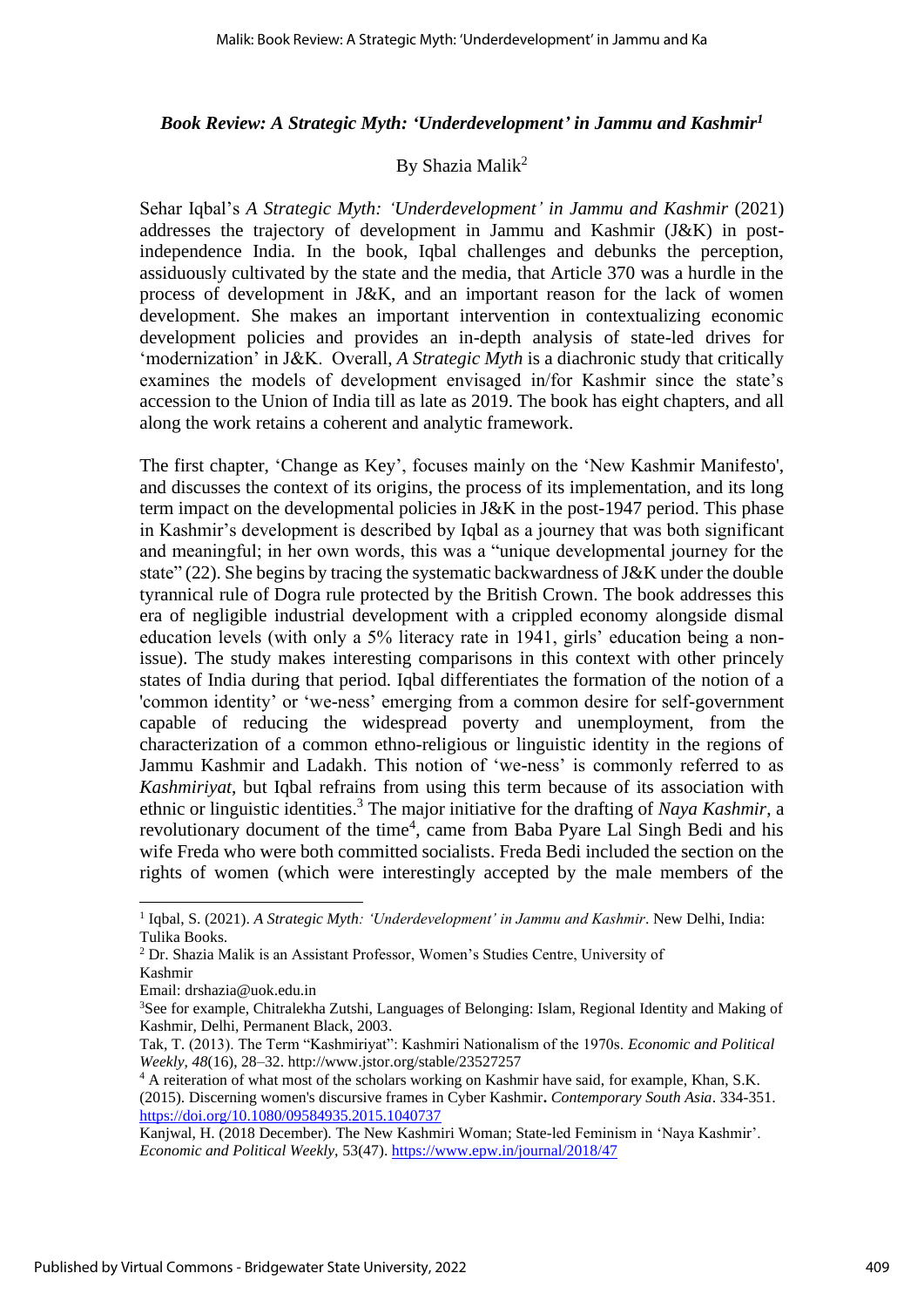drafting committee, as well), and this was indeed a radical and unique step towards women empowerment in that period. Even so, in quoting Andrew Whitehead, Iqbal calls it a loose act of plagiarism that was largely lifted from the constitution that Stalin had introduced in the Soviet Union. Even so, she references it as revolutionary for its impressive contribution in ending landlordism by giving ownership rights of land to tenant farmers through state-wide land reforms. Guided by a socialist vision, *Naya Kashmir* gave women the right to education, the right to work with equal pay with men, and the right to consent to marriage. It also provided a conducive environment for women development by giving them paid maternity leave, right to medical assistance at childbirth and right to inheritance. Calling *Naya Kashmir* far ahead of its time, Iqbal explains that J&K was the only state in India that was successful in legally implementing radical land reforms, debt conciliation, and universal free education. Article 12 of *Naya Kashmir* guaranteed equal wages for women and men. It was much later that the constitution of India guaranteed such rights to women under the equal remuneration Act 1976. Thus, Iqbal rightly asserts: "*Naya Kashmir* firmly set Jammu and Kashmir on to a distinctive path by providing a strong constitutional basis for recognizing the human being as the main subject of development and redistribution as a major policy objective" (21).

The second chapter discusses the socio-economic impact of state development policies of J&K from 1948 to 1988. The preoccupation with the agricultural reforms led to direct intervention in the traditional system of production through land reforms. The big landed Estate Abolition Act of 1950 transferred land to the tiller without any compensation to the landlords, followed by the Agrarian reforms Act that continue to operate till 1979. To achieve the main goals of the reforms, necessary administrative setups such as an irrigation department and agricultural department were also established, creating ample employment opportunities in the service sector. It also introduced the distressed Debtors Relief Act that enabled setting up of Debt Conciliation Boards which were given sweeping powers. Owing to this Act, the state was able to scale down debts of more than Rs 1 crore by 80%. One major reason for its success was that it allowed debtors easier terms ensuring that the economic gains from land distribution would not be lost to servicing debt. Such legislation was unparalleled in the subcontinent. Based on official records Iqbal has shown that its effects are still visible in the state with 25 percent of its total households in debt, of which only 11 percent have debts of more than Rs 1 lakh. Further, expenditure on education was raised from 7% of state revenue in 1946 to 11 % in 1950. Nonetheless, Iqbal offers the view that successive governments failed to tackle the challenges in acquiring desirable progress in female literacy rates in the initial years. The public health delivery services improved a lot owing to the efforts of the state's developmental policy, as the expenditure on health kept increasing, from an abysmally low 0.04% to 16 % of the revenue in 1952.

Iqbal is right in calling certain state policy interventions unique and ahead of time, one such intervention being that J&K reserved 50% of the seats in medical education across all specialists for women in 1983. It reserved half of all seats in engineering colleges for women, as well. J&K is the only state in India to have implemented such affirmative action for women. However, the chapter lacks an analysis of the fact that the five-year plans based on modernization theory heavily ignored the traditional handicraft sector in the process, negatively affecting the Kashmir artisans in general and in specific the women artisans who were mainly home-based.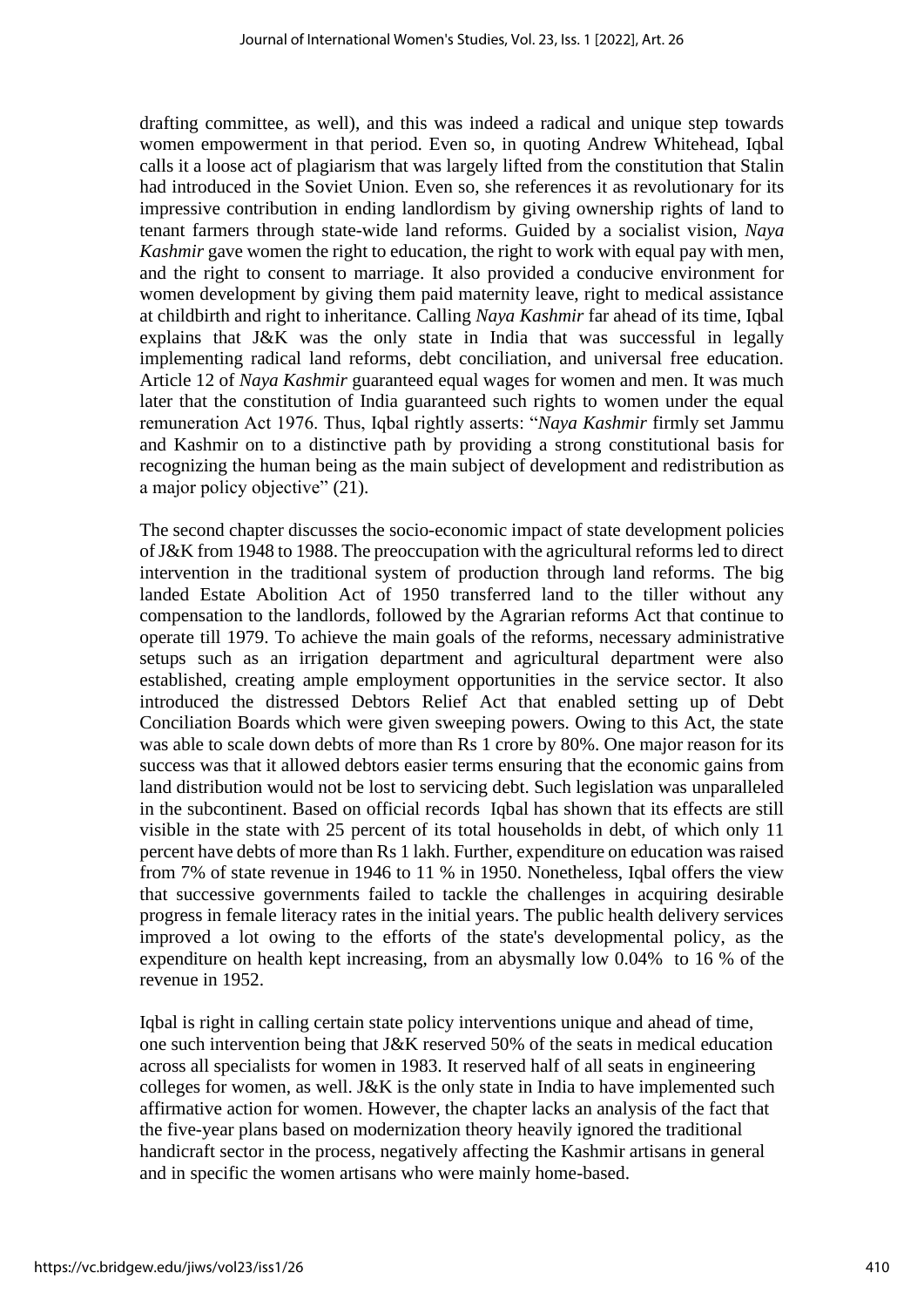The book examines how the state of J&K unlike the other states, used a major part of central assistance (which it clarifies were in the form of loans and not grants) for developmental purposes. In addition, the state government also utilised its domestic resources for the development of the social sector. The contraction of resources later in the period, however, did have a significant impact in putting brakes on the pace of development. Igbal argues that as a result of revolutionary policies such as land reforms, only 14 percent of rural households in J&K have no land today, and even more commendable is the fact that agrarian reforms among social groups have been equitable. She notes that 87% of Scheduled Castes in J&K in 1961 had received land through the Big Landed Estates Abolition Act of 1950, as in the case with other marginalized groups. As far as the impact of land reforms on women is concerned, Iqbal complains that the exact figures on the number of female beneficiaries are not available. However, drawing from the data from the registrar general of India (2011) she has revealed the number of female cultivators (main and marginal) in the state is nearly 5 lakhs and the number of male cultivators is over 7.5 lakhs. Currently, the share of female cultivators is 38.52 percent of the total number of cultivators. She argues that a part of this share certainly owes to land titles being transferred to women during land reforms, the rest being a result of changing attitudes towards gender as a result of higher levels of education. Owing to the political commitment of the state to socialist ideals and goals, she notes, from 1948 to 1988 the HDI in the state improved significantly as compared to comparable calculations for the colonial period. Interestingly, life expectancy for females at 74.9 years is higher than men (70.9 years). Based on official records, the book points out that J&K is the healthiest state in India as measured by life expectancy and infrastructural facilities. She also notes a rapid increase in the literacy rate (female literacy rate, included). Additionally, J&K ranks first among all Indian states in terms of the low incidence of child marriage.

It is worth noting that the poverty levels in the state are much lower than in the rest of the country. At the same time, women have fallen behind all other social groups in accessing basic opportunities which could be attributed to deep-rooted and unchallenged patriarchal ideologies prevalent in all communities. Iqbal relays her discontent with the decision of the state government for abolishing a matrilineal system and polyandry in Ladakh in the 1950s. Owing to the participation of women's in the resistance against Dogra rule, in 1952 women got voting rights (earlier denied by Dogras in 1934). Yet, women were denied equal access to political participation. In 1972, six women were elected for state Assembly and that formed the largest female representation in the J&K Assembly till today.

In contemporary Kashmir, women's issues have for long remained silent within political debates. The gender gap in education and politics remained unaddressed except for token measures. From her analysis, Iqbal highlights that the initial development policies took drastic efforts to improve the status of women, but they lost their momentum largely because there was no involvement of women at the grassroots level to solve domestic disputes and tackle social problems. Perhaps, it was assumed that the state's efforts were enough and the government schemes and constitutional guarantees would automatically empower women. The post-insurgency phase further widened the gender gap in education. However, the trend seems to have reversed in the last two decades, or so! Though the fall in sex ratio was a matter of concern, this trend also reversed. Referring to the Census of India 2011 and National sample Survey 2015-16 she notes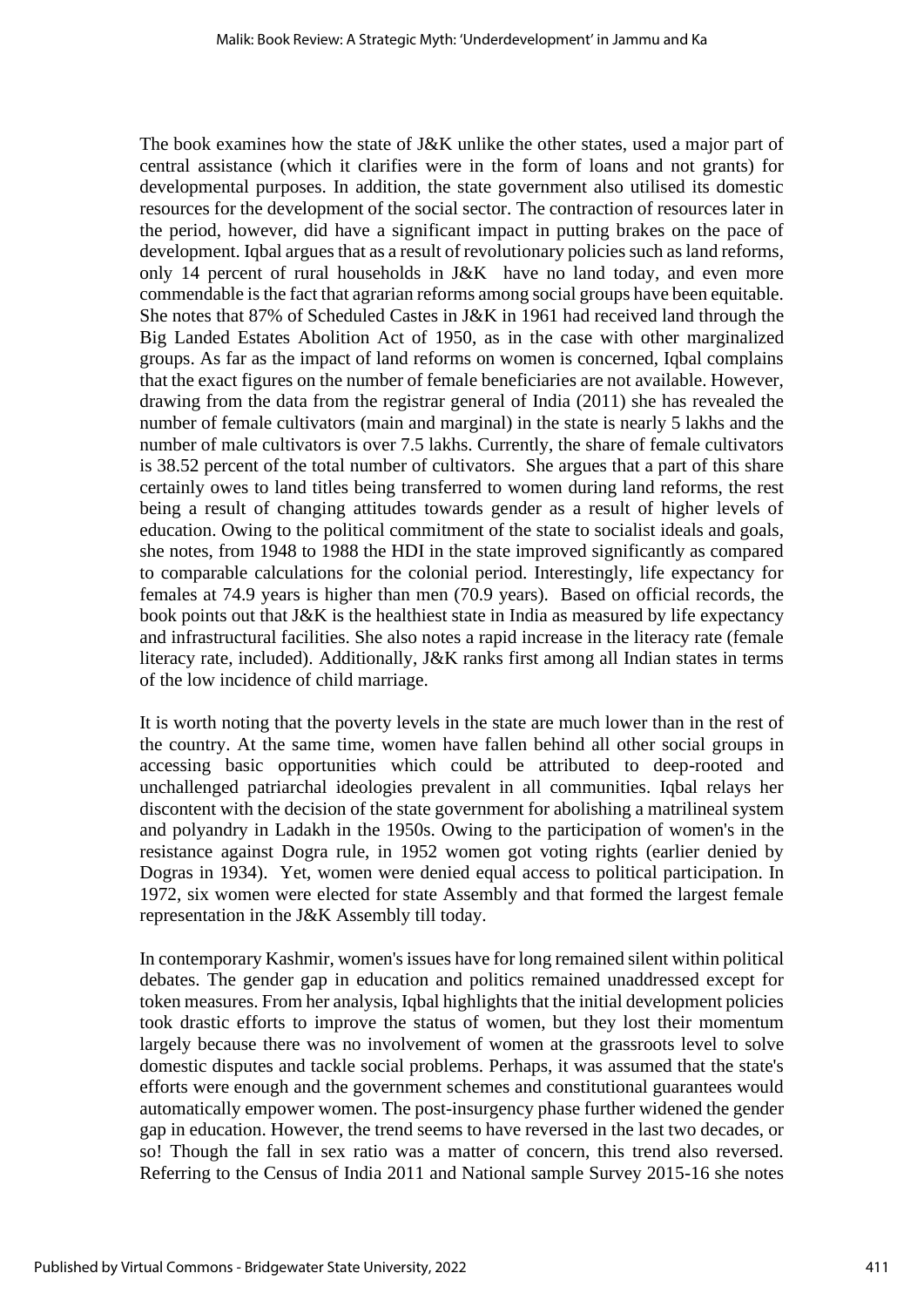that the sex ratio improved from 883 females per 1,000 males in 2011 to 972 females per 1000 males in 2016 (94). Citing the National Family Health Survey 2015-2016 data Iqbal notes that the state performed better than the national average in terms of violence against women, and women's access to menstrual hygiene (8.8 percentage points ahead). She also notes, "women's participation in decision-making within the household is in line with the national average. Perhaps the most significant indicator here relates to violence against married women, which is 9.4 percent in J&K as opposed to 28.8 percent as the average in India" (94). Invoking several sociological studies, Iqbal views the low level of spousal violence against women and the increased support women across the state get from parental homes even after marriage as due to the widespread prevalence of endogamy.

To understand the development experience of the state, Iqbal carries out three villagebased studies in J&K divisions. The collected data looks at land redistribution within villages in great detail taking into account the intersectionality of religious belief and land reforms. Overall land redistribution had a positive effect on income expenditure literacy and school enrolment and a negative effect on rural poverty and indebtedness.

The unique character of the state's constitution evolved from the underlying principles of Naya Kashmir ensuring a legislative commitment to ending exploitation and a firm grounding of the principles of equity (embodied in a policy preoccupation with redistribution) and equality ( demonstrated in the legislative and policy provisions). neither Abdullah nor Qasim (two Ex PMs of J&K before the 1950s) could have pushed through legislation to achieve these aims if not for the provisions of Article 370 of the Indian constitution that gave protected status to J&K (149).

The book is factually correct with respect to the statistical development markers; however it does not take into account the active participation of women in accomplishing the socialist dreams of the state, rendering this aspect of discussion incomplete. Analyzing state development through a number of feminist analytical frameworks would have offered a more accurate analysis of the process through which J&K has achieved the conditions that Iqbal rightly cites as correctives to perceptions of "underdevelopment". Employing feminist standpoint theory that recognizes and incorporates women's specific contributions to J&K's socio-economic development, for example, would provide a deeper and more accurate analysis. The grand narrative on men's political activism particularly regarding National Conference leaders disregards women's perspectives, their agency and inaccurately portrays J&K's achievements through a masculinist lens. Agential activism of the disadvantaged sections, especially the *gujjars* and *bukkarwal-* significant ethnic groups (traditionally cattle herders and shepherds) and their issues of marginalization are largely missing in the discussion. Also, an intersectional feminist approach would have been useful to provide a richer understanding of the deferential impact of state policies on women facing multiple forms of discrimination. A socialist feminist analysis could have showed readers the complexities of patriarchal, state and capitalistic modes of production. The land reform policies seem to have directly elevated the status of men in the community; however, women have only been indirect beneficiaries. There have been remarkable contributions that directly impact women, which a socialist feminist framework would have illuminated. For instance, Freda Bedi's ideas have made an important contribution. Free education up until university and reservations quotas for